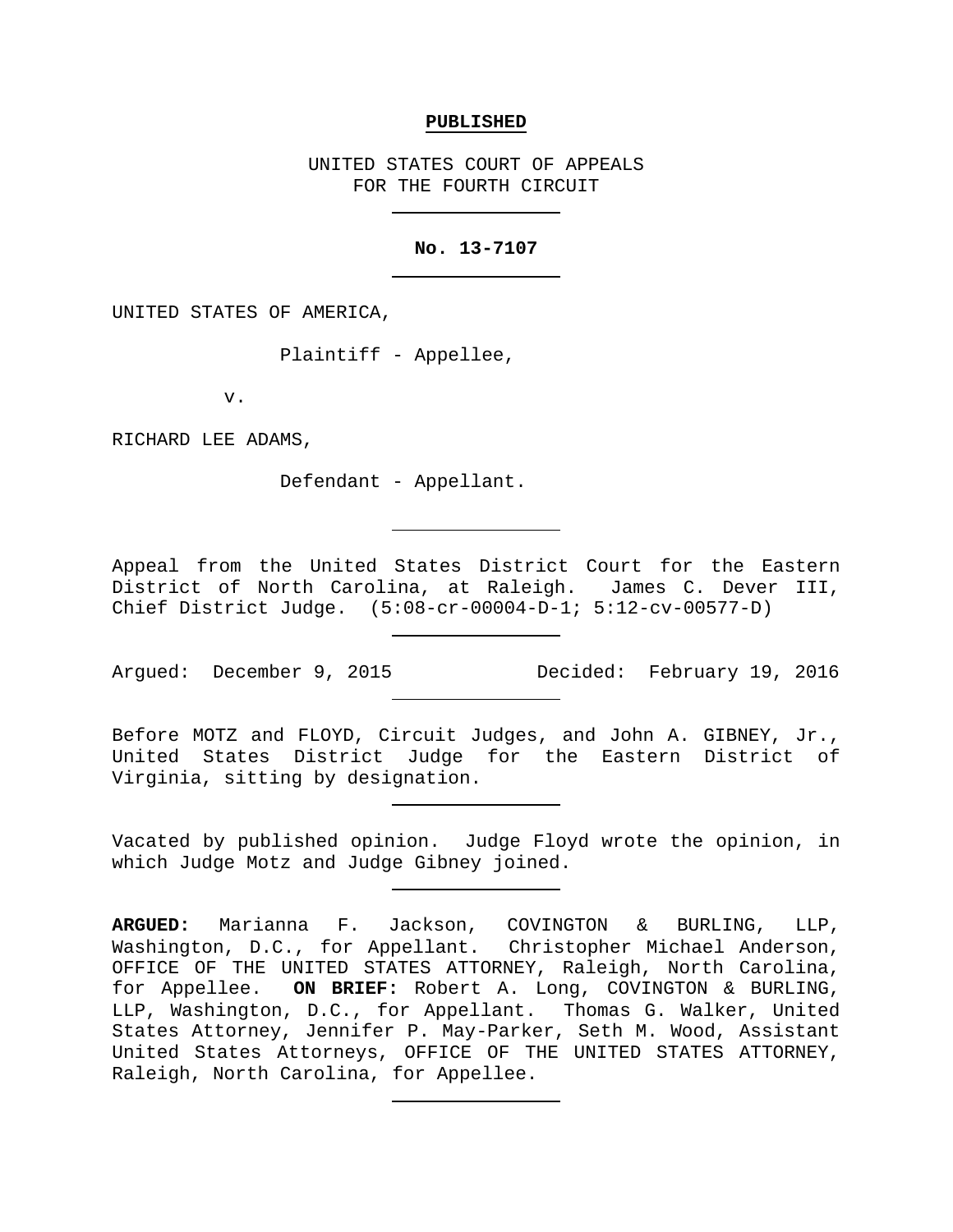FLOYD, Circuit Judge:

Appellant Richard Lee Adams (Adams) challenges his conviction for being a felon in possession of a firearm in violation of 18 U.S.C.  $\S$  922(q). Adams argues that he is actually innocent of the  $\S$  922(g) offense because he was not, at the time of the offense, a convicted felon. We agree and accordingly vacate his conviction and direct entry of judgment in his favor.

I.

On January 2, 2008, a grand jury returned an eight count indictment against Adams alleging that he committed a series of armed robberies of convenience stores. In May 2009, Adams pleaded guilty pursuant to a written plea agreement to three of the eight counts: (1) robbery in violation of 18 U.S.C. § 1951 (Count 2); (2) using and carrying a firearm during a crime of violence in violation of 18 U.S.C.  $\S$  924(c) (Count 3); and (3) being a felon in possession of a firearm in violation of 18 U.S.C. § 922(g) (Count 8). The plea agreement contained a provision in which Adams waived his right to challenge his conviction or sentence in a motion pursuant to 28 U.S.C. § 2255 unless he did so on the basis of ineffective assistance of counsel or prosecutorial misconduct. Before accepting Adams's guilty plea, the district court held a colloquy pursuant to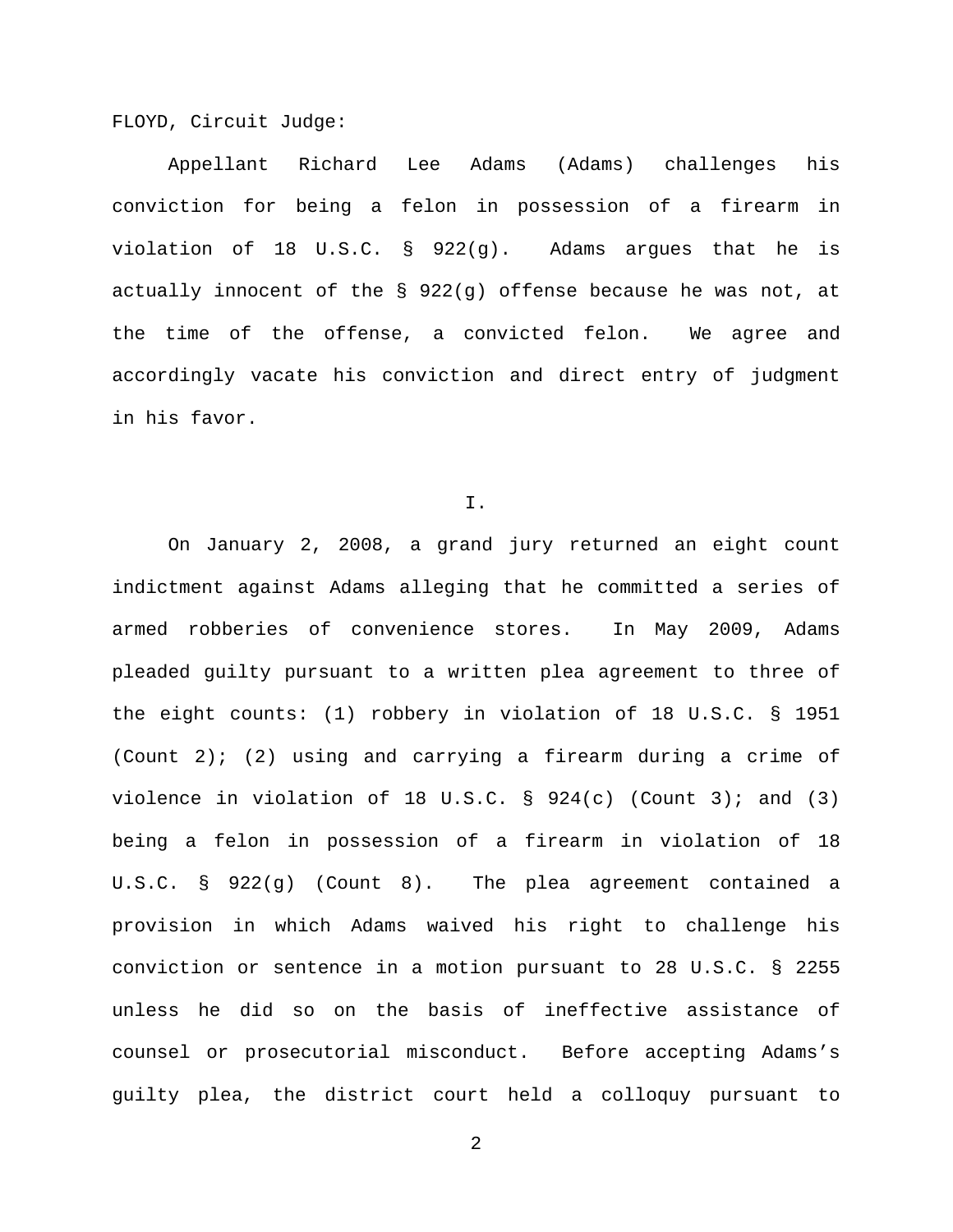Federal Rule of Criminal Procedure 11. The district court singled out the waiver provision "in particular" and read it to Adams. J.A. 50. Adams indicated that he understood the appellate and collateral attack rights he was giving up as part of his plea agreement. In exchange for the concessions made by Adams in the plea agreement, the government agreed to dismiss the remaining five counts of the indictment relating to other armed robberies.

The district court held a sentencing hearing on October 23, 2009. Based on a total offense level of 23 and a criminal history category of IV, the district court determined the Sentencing Guidelines range as to Counts 2 and 8 to be 70 to 87 months imprisonment and as to Count 3 to be 120 months imprisonment to run consecutively with any term of imprisonment imposed with regard to Counts 2 and 8.

After a motion by the government, the court departed upward at sentencing. The district court sentenced Adams to a term of imprisonment of 120 months as to Counts 2 and 8 to run concurrently and a sentence of 120 months as to Count 3 to run consecutively to the sentences imposed in Counts 2 and 8. Adams's total sentence was, therefore, 240 months imprisonment. The court detailed its rationale for the upward departure in a written order issued on October 30, 2009. Adams appealed his sentence. This Court affirmed both his conviction and his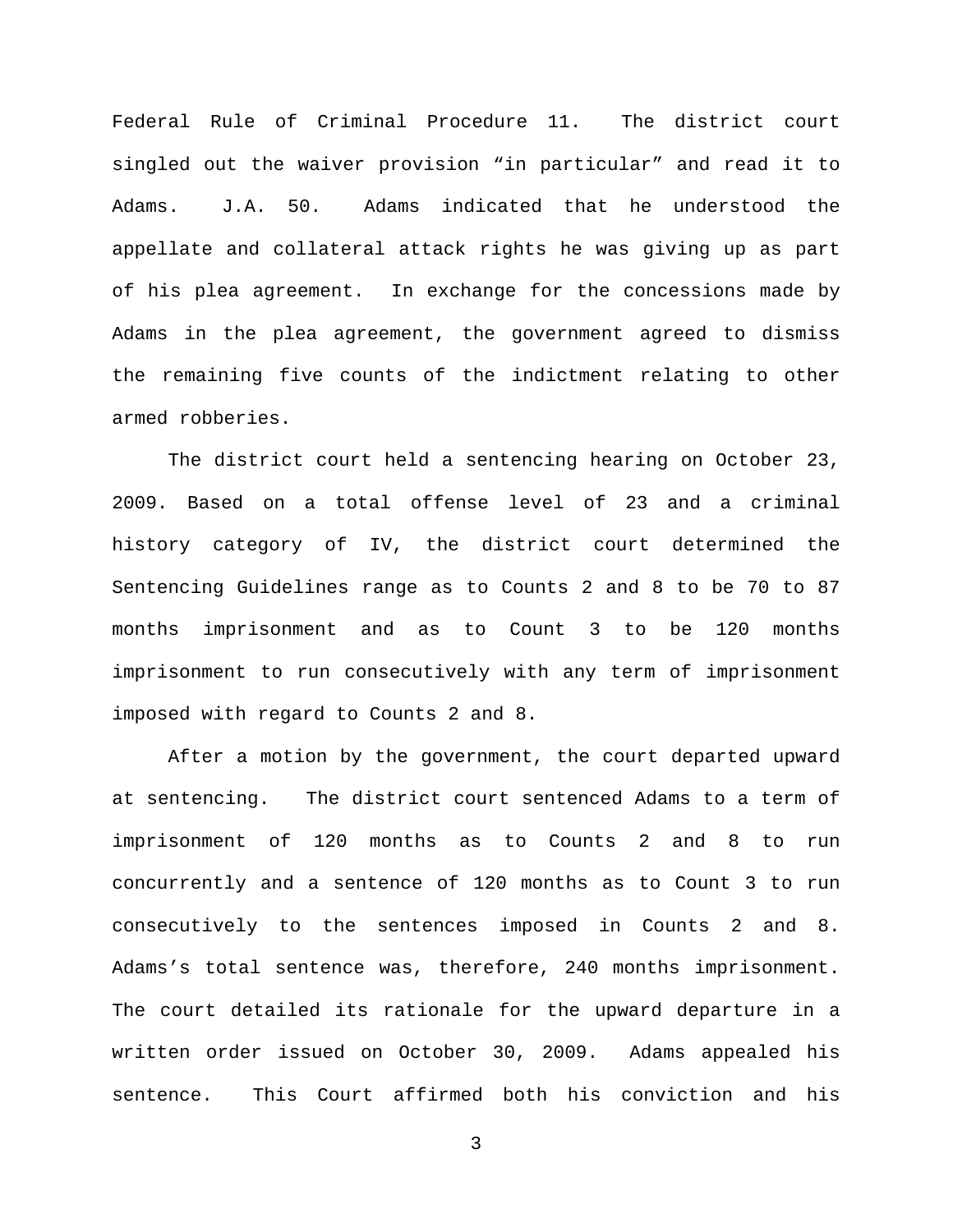sentence on January 3, 2011. United States v. Adams, 416 F. App'x 233 (4th Cir. 2011).

On August 28, 2012, Adams filed a motion pursuant to 28 U.S.C. § 2255 to vacate his § 922(g) conviction as a felon in possession of a firearm. Adams argued that none of his prior convictions—all of which were under North Carolina law—were felonies after our decision in United States v. Simmons, 649 F.3d 237 (4th Cir. 2011) (overruling United States v. Harp, 406 F.3d 242 (4th Cir. 2005)), and that he was, therefore, actually innocent of being a felon in possession of a firearm. In Simmons, we held that for an offense to be a prior felony under North Carolina's Structured Sentencing Act as then written, a defendant must have actually faced the possibility of more than a year in prison. 649 F.3d at 244-45. In other words, the government could not rely on hypothetical enhancements to determine the maximum term of imprisonment. Id. at 248-49. Adams further alleged that his attorneys were ineffective for failing to anticipate our ruling in Simmons.

The district court issued an order dismissing Adams's § 2255 motion on July 1, 2013. The court determined that the substantive Simmons-related claims Adams presented were barred by the waiver in his plea agreement. The court also determined that Adams suffered no prejudice from any Simmons-related error because even if his § 922(g) conviction were vacated, Adams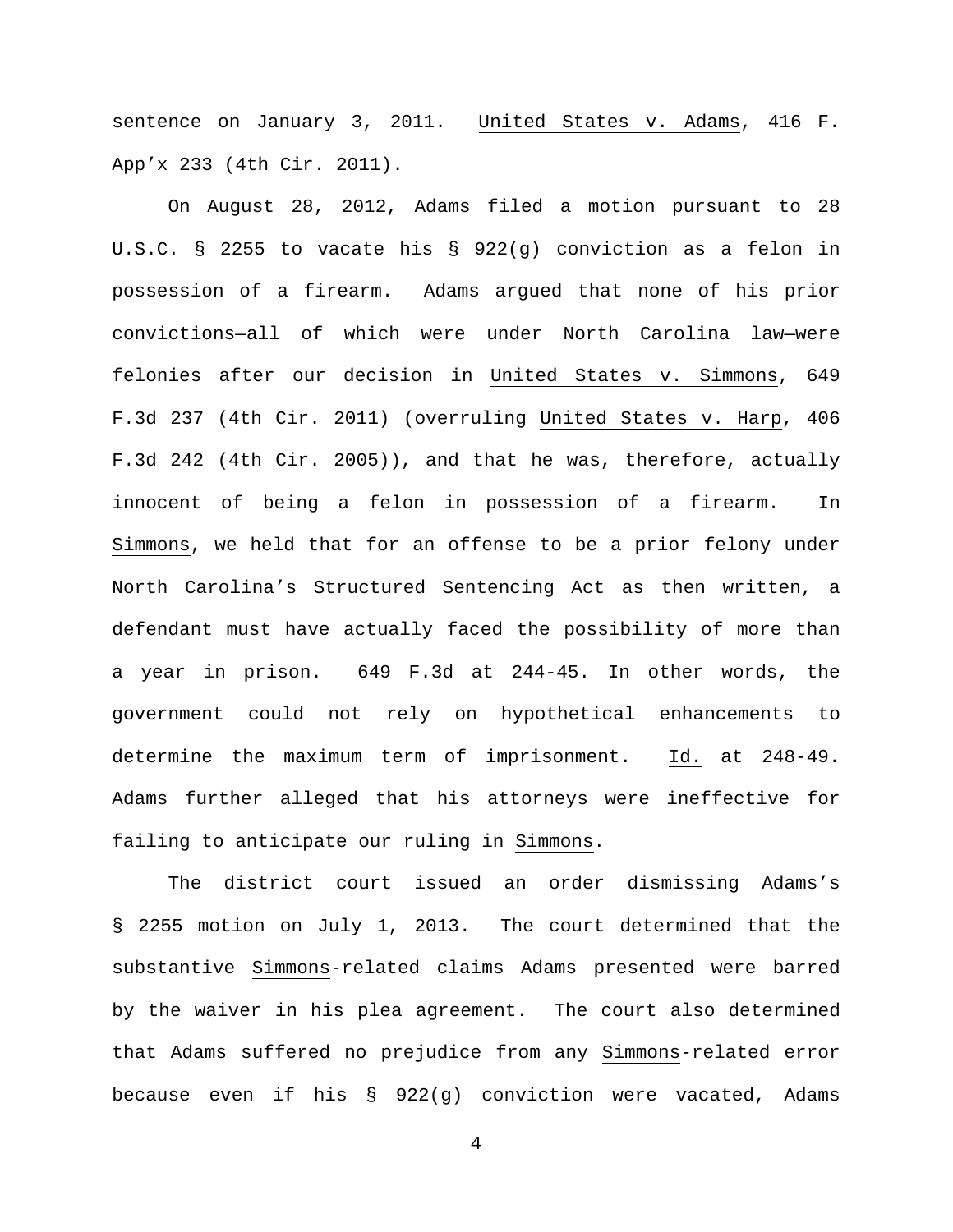would still be required to serve a sentence of 240 months in prison.[1](#page-4-0) With respect to Adams's ineffective assistance of counsel claims, the district court determined that Adam's attorneys were not ineffective for counselling him in thenapplicable law. Further, the court again noted that it would have issued the same sentence even had Simmons applied, so Adams could not make the requisite showing of prejudice. The district court denied a certificate of appealability. Adams appealed nonetheless.

This Court granted Adams a certificate of appealability on the issue of whether Adams's waiver in his plea agreement barred consideration of his claim that Simmons rendered him actually innocent of the § 922(g) conviction. We conclude that Adams's claim of actual innocence is outside the scope of the appellate

<span id="page-4-0"></span><sup>&</sup>lt;sup>1</sup> The government wisely does not press this argument on appeal. Appellee's Br. 26. Felony convictions carry a myriad of collateral consequences above and beyond time in prison, including the possibility that a future sentence will be enhanced based on the challenged conviction, the possibility of using the conviction for future impeachment, and societal<br>stigma. Rutledge v. United States, 517 U.S. 292, 302 (1996). Rutledge v. United States, 517 U.S. 292, 302 (1996). Adams's § 922(g) conviction also carried with it a mandatory special assessment which constituted additional punishment that<br>would not have been imposed absent a conviction. See id. at would not have been imposed absent a conviction. 301-03. Because an erroneous conviction and accompanying sentence, even a concurrent sentence, can have significant collateral consequences, the fact that Adams's sentence would not change does not bar his claim. See Guam v. Torre, 68 F.3d 1177, 1180 (9th Cir. 1995) ("The law is plain that multiple convictions, apart from concurrent sentences, carry adverse collateral consequences that may not be ignored." (internal quotations and citation omitted)).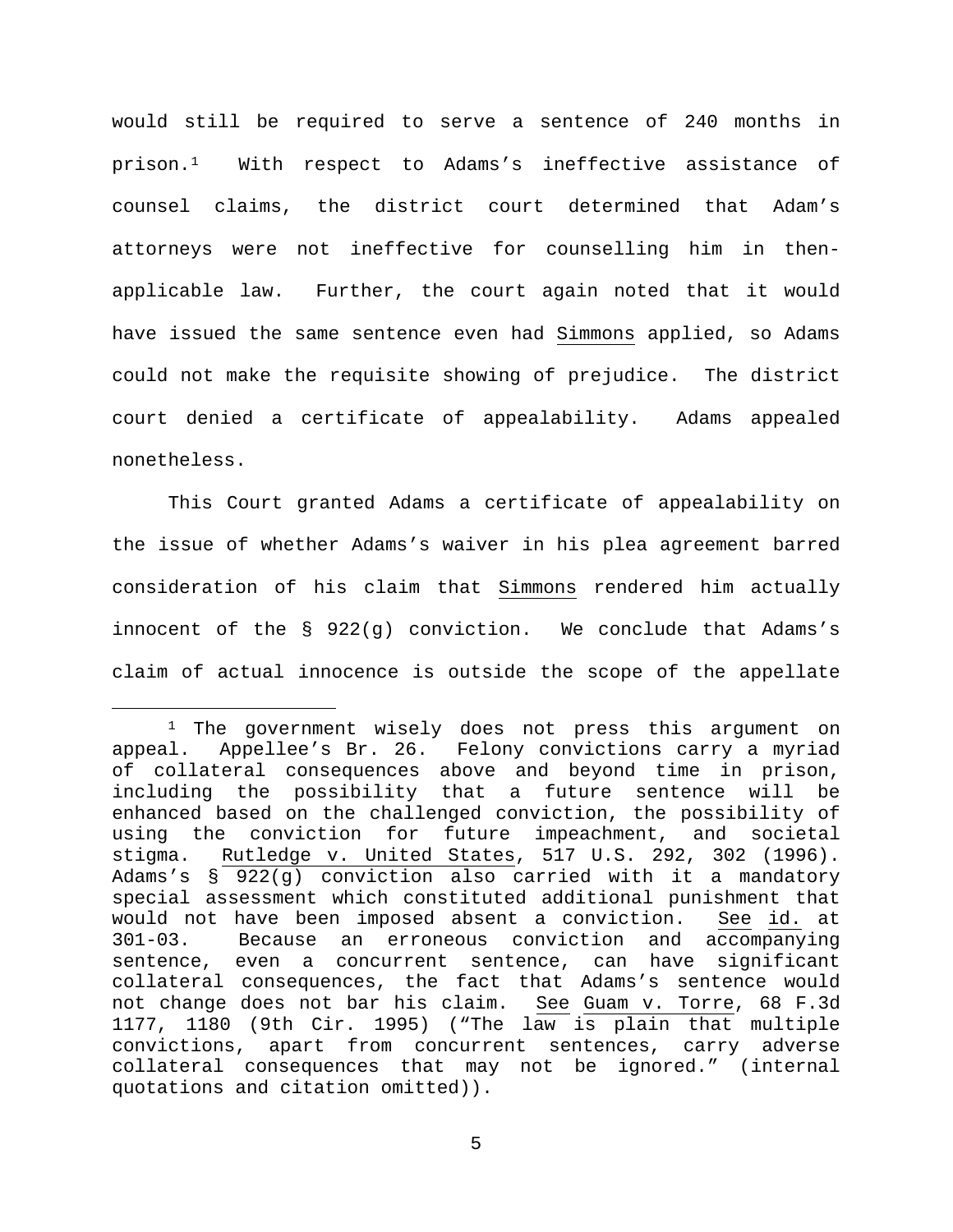waiver, and, for the reasons explained below, we also conclude that Adams is indeed actually innocent.

### II.

## A.

We first examine whether Adams entered a valid waiver. The validity of a waiver of appeal and collateral attack rights is reviewed de novo, and we will enforce the waiver if it is valid and the issue appealed is within the scope of the waiver. United States v. Copeland, 707 F.3d 522, 529 (4th Cir. 2013). A waiver must be knowing and voluntary. United States v. Lemaster, 403 F.3d 216, 220 (4th Cir. 2005). In the absence of extraordinary circumstances, a properly conducted Rule 11 colloquy establishes the validity of the waiver. Id. at 221. Here, neither party argues that Adams's waiver was invalid, and there is no evidence in the record to support such a conclusion. Rather, the issue is whether Adams's Simmons-based claim is within the scope of the valid waiver in his plea agreement.

We have previously held that a Simmons-based challenge to a sentence falls within the scope of a valid appeal waiver. Copeland, 707 F.3d at 529-30. A waiver remains valid even "in light of a subsequent change in the law." Id. at 529 (citing United States v. Blick, 408 F.3d 162 (4th Cir. 2005)).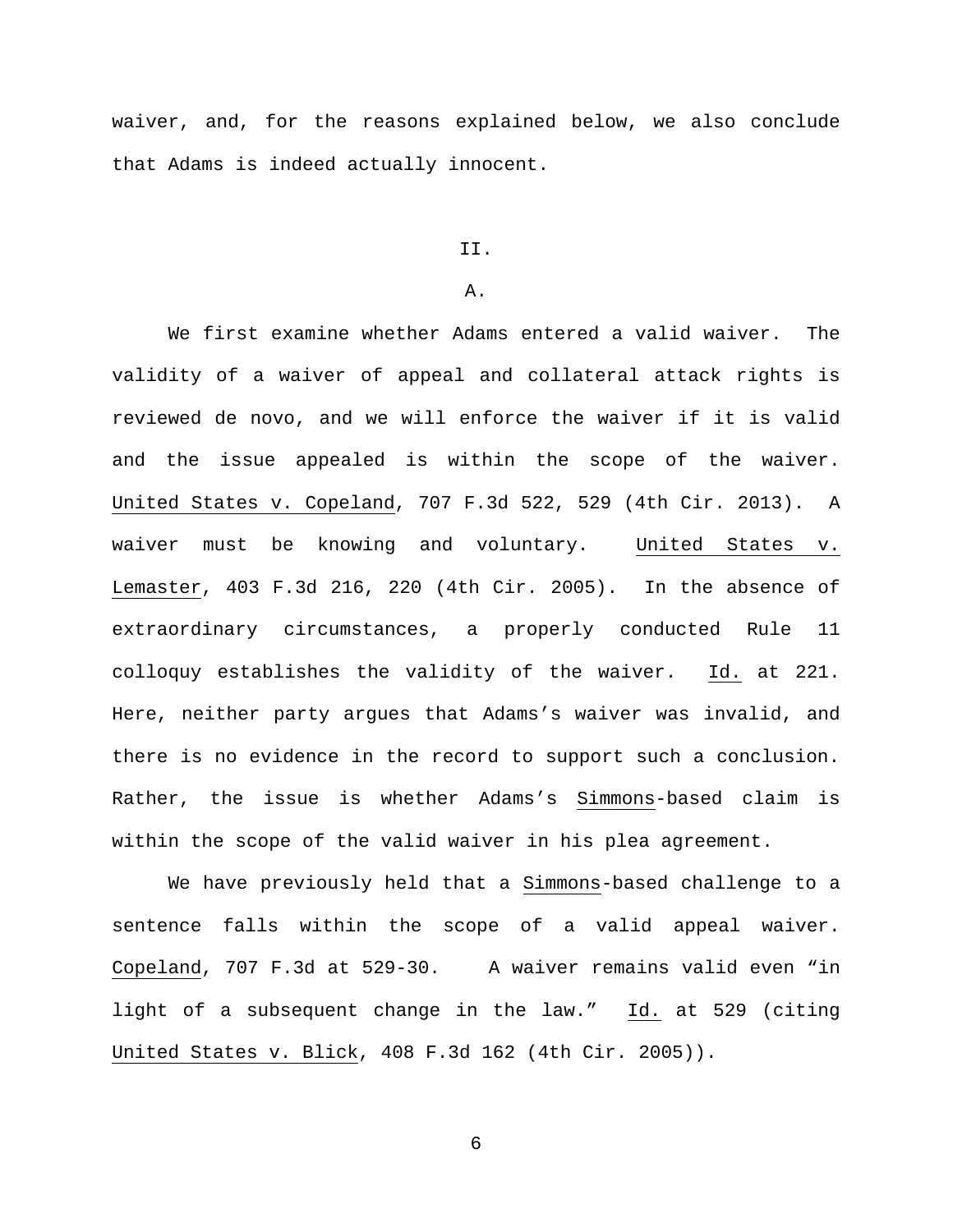Copeland, however, does not render all collateral challenges automatically within the scope of a valid waiver merely because such a challenge invokes Simmons. We will refuse to enforce an otherwise valid waiver if to do so would result in a miscarriage of justice. United States v. Johnson, 410 F.3d 137, 151 (4th Cir. 2005). "A proper showing of 'actual innocence' is sufficient to satisfy the 'miscarriage of justice' requirement." Wolfe v. Johnson, 565 F.3d 140, 160 (4th Cir. 2009) (explaining the meaning of "miscarriage of justice" in the context of procedural default). Such a showing renders the claim outside the scope of the waiver. Thus, if we determine that Adams has made a cognizable claim of actual innocence, Adams's § 2255 motion falls outside the scope of his waiver.

Miller v. United States, 735 F.3d 141 (4th Cir. 2013)—a case cited by neither party—settles the key issue in this case: whether Adams properly alleges that he is actually innocent of the § 922(g) conviction. In Miller, a defendant filed a § 2255 petition claiming that his § 922(g) conviction should be vacated because, after Simmons, his predicate North Carolina convictions were no longer felonies. We agreed and ordered the district court to grant Miller's § 2255 motion, holding that Simmons announced a substantive rule retroactively applicable. Miller, 735 F.3d at 145-46. We concluded: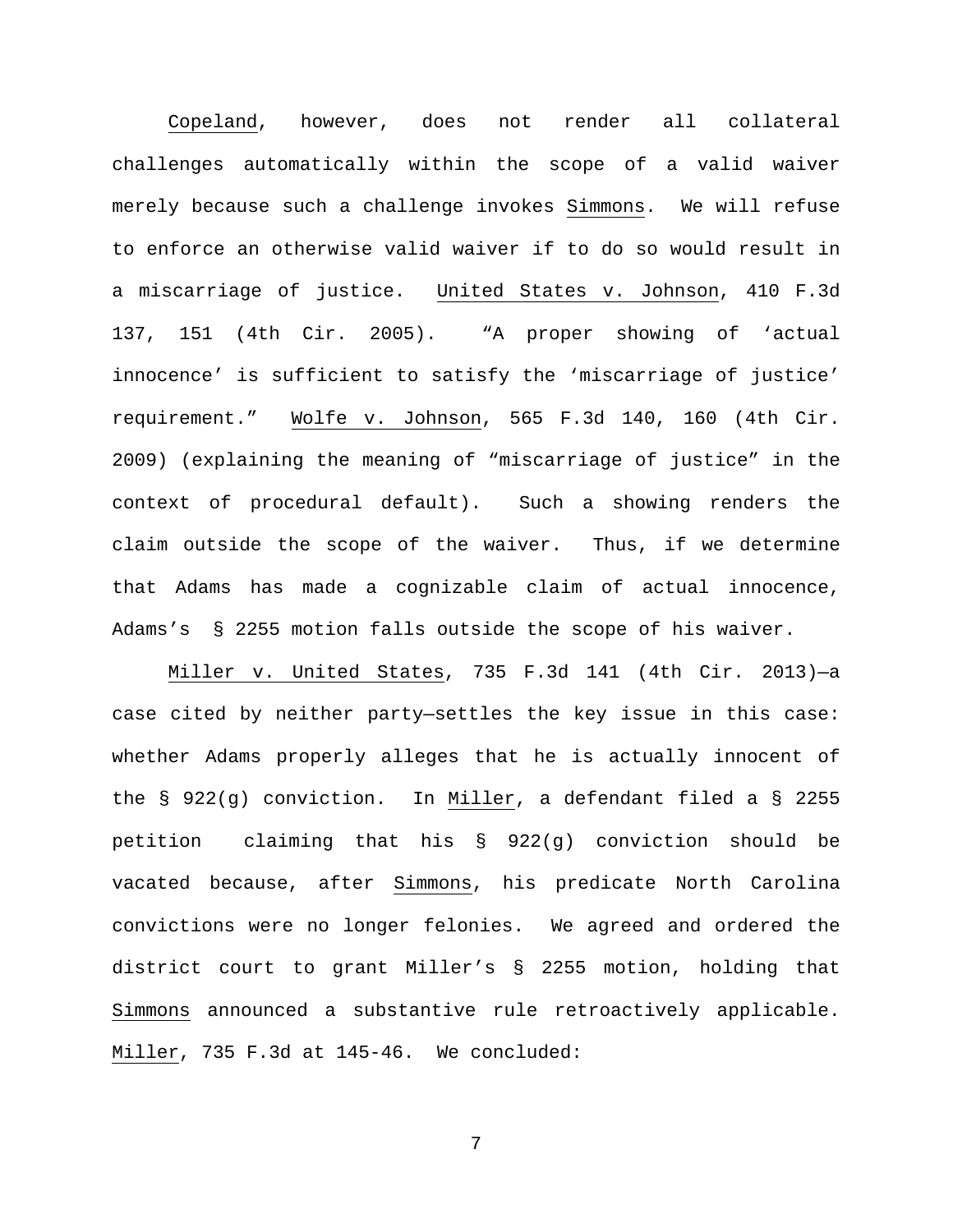For defendants convicted of possessing a firearm by a convicted felon under 18 U.S.C.<br>  $\S$  922(g)(1), where the predicate  $\S$  922(q)(1), where the predicate conviction(s) supporting their § 922(g)(1) convictions were North Carolina felony offenses for which they could not have received sentences of more than one year in prison, Simmons also makes clear that those felony convictions do not qualify as predicate felonies for purposes of federal law, and those defendants are actually innocent of the § 922(g)(1) offense of which they were convicted.

Id. at 146 (emphasis added). Adams makes exactly the same claim as Miller; like Miller, Adams makes a valid claim of actual innocence. Therefore, in keeping with our precedent and to prevent a miscarriage of justice, we conclude Adams's claim is outside the scope of his appeal waiver. The district court erred in dismissing Adams's claim as barred by the waiver provision in the plea agreement.

B.

Having determined that Adams's actual innocence claim is outside the scope of his appeal waiver, we reach the merits of his § 2255 motion. The government makes two arguments against Adams's claim of actual innocence, both of which rely on the Supreme Court's decision in Bousley v. United States, 523 U.S. 612 (1998). First, the government contends that although Adams may have shown "legal innocence" he has not shown "factual innocence." Second, the government contends that Adams had not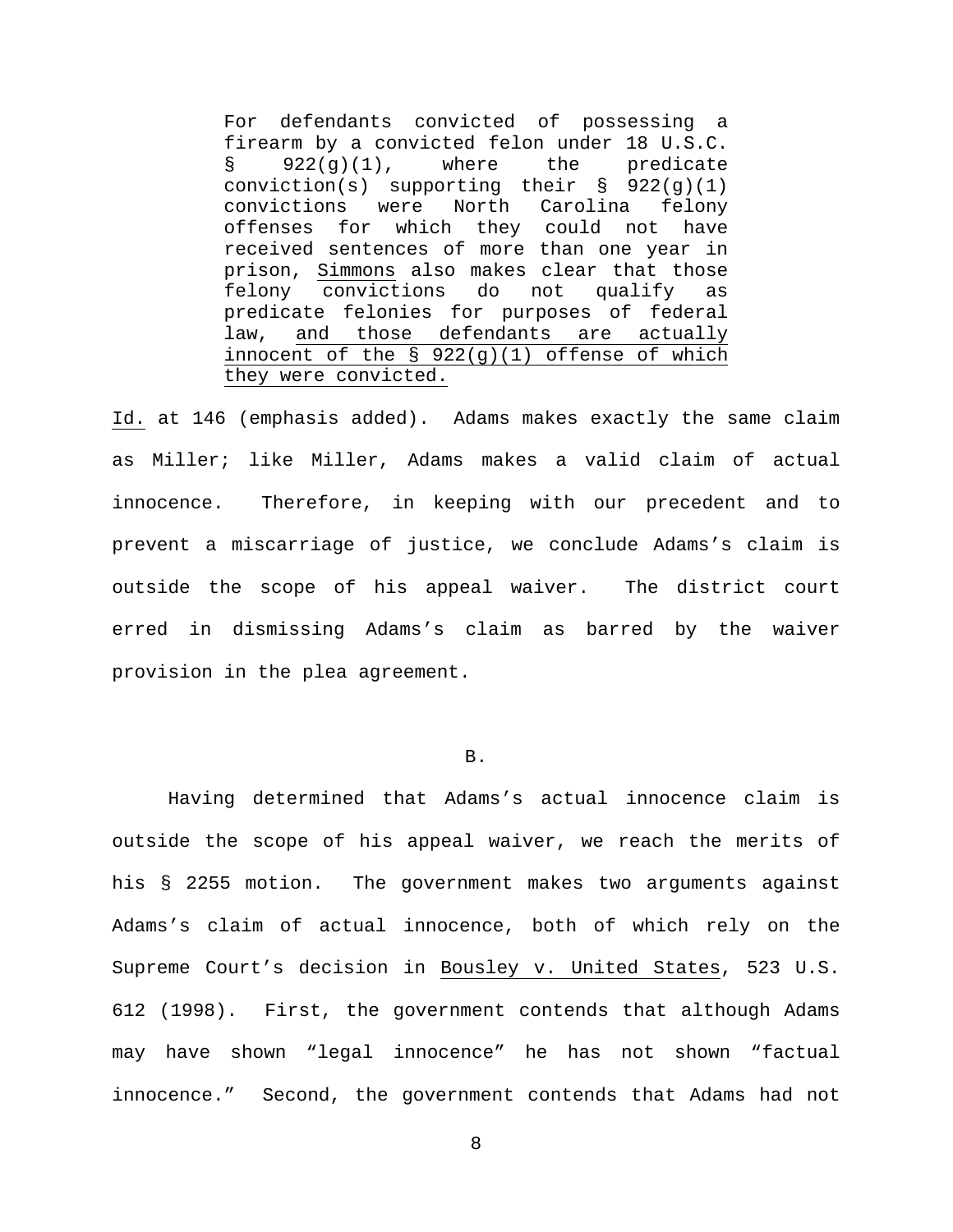shown that he is also actually innocent of the conduct alleged in the five dismissed counts of the indictment.

In Bousley the Supreme Court observed that actual innocence "means factual innocence, not mere legal insufficiency." Id. at 623. The government contends that although Adams may no longer be legally convicted of a violation of § 922(g) after Simmons, he remains, nonetheless, somehow still factually guilty.

We find this argument to be without merit. "To show a § 922(g)(1) violation, the government must prove three elements: (i) that the defendant was a convicted felon at the time of the offense; (ii) that he voluntarily and intentionally possessed a firearm; and (iii) that the firearm traveled in interstate commerce at some point." United States v. Gallimore, 247 F.3d 134, 136 (4th Cir. 2001) (quotation marks and citation omitted). The government recognizes that Adams lacks the required predicate felony for conviction under § 922(g)(1) following Simmons. Appellee's Br. 10. Under our holding in Simmons, Adams was not a convicted felon at the time of the offense, and it was therefore not a violation of  $\S$  922(g)(1) for Adams to be in possession of a firearm. We conclude that Adams has, indeed, shown "factual innocence" as contemplated by Bousley because he has shown that it is impossible for the government to prove one of the required elements of a  $\S$  922(g)(1) charge-that the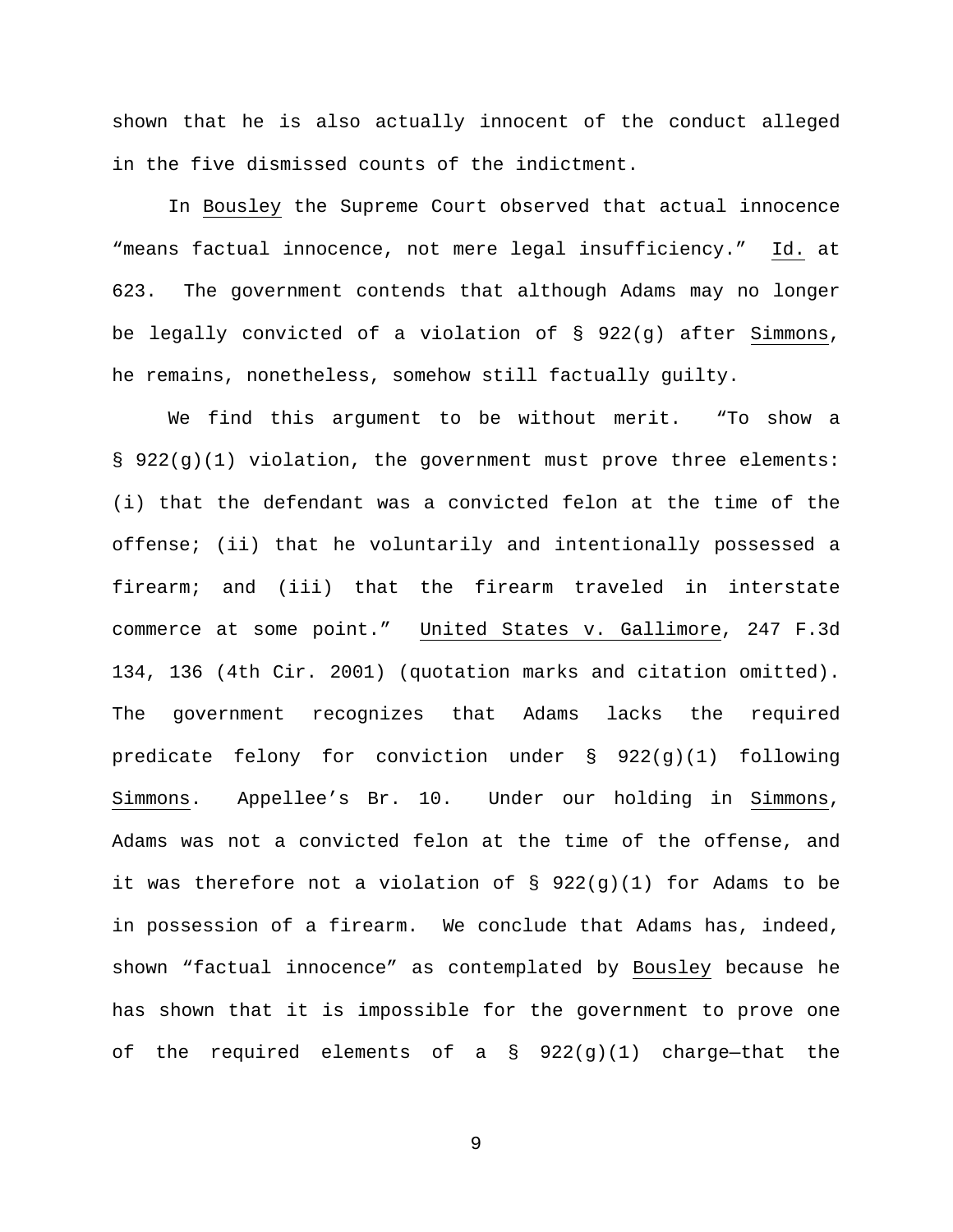defendant was a convicted felon at the time of the offense. This is so because Adams was "in fact" not a felon.

In addition to requiring a showing of factual innocence, the Supreme Court in Bousley set out an additional requirement: "[i]n cases where the Government has forgone more serious charges in the course of plea bargaining, petitioner's showing of actual innocence must also extend to those charges." 523 U.S. at 624. The government argues that a showing of factual innocence as to the § 922(g) charge is insufficient to support vacating Adams's conviction. Instead, the government urges us to read the above-quoted language from Bousley to require that Adams show that he is also factually innocent of the charges contained in the five dismissed counts of the indictment.

The facts of Bousley are instructive here and counsel against adoption of the government's reading of the case. In Bousley, Kenneth Bousley pleaded guilty to "using" a firearm in violation of 18 U.S.C. § 924(c)(1). Bousley, 523 U.S. at 616. After Bousley pleaded guilty, the Supreme Court construed § 924(c)(1)'s "use" prong to require the government to show "active employment of the firearm." Bailey v. United States, 516 U.S. 137, 144 (1995). Bousley challenged his conviction via a motion pursuant to § 2255 and alleged that he was actually innocent of "using" a firearm as the Supreme Court had defined "use" in Bailey. Bousley, 523 U.S. at 623. The government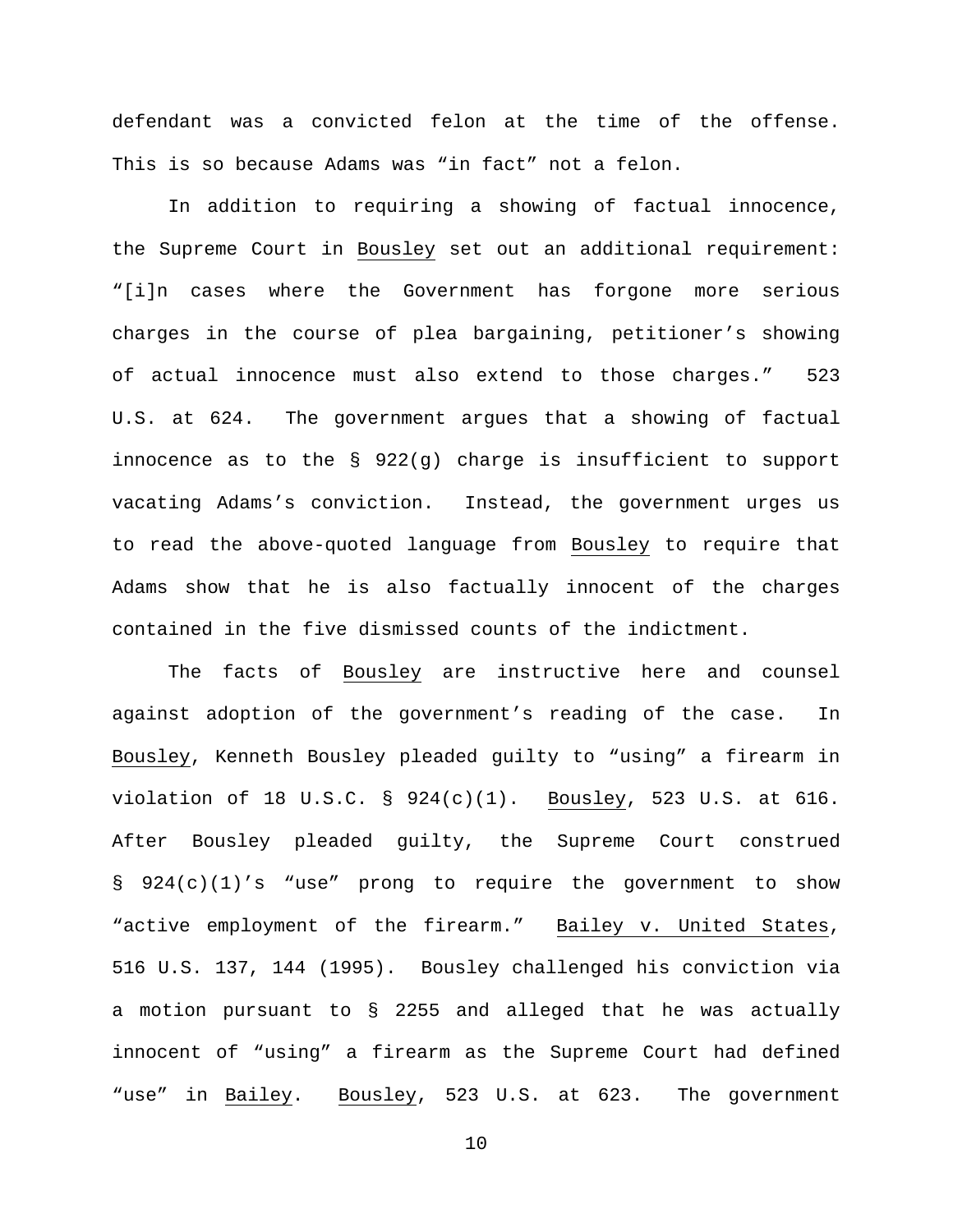argued before the Supreme Court that Bousley had to show that he was actually innocent of both "using" and of "carrying" a firearm, both violations of  $\S$  924(c)(1), in order to show that he was actually innocent of his conviction under that provision. Id. at 624. Because the indictment charged Bousley only with "using" a firearm and there was no record evidence that the government "elected not to charge" Bousley with "carrying" a firearm in exchange for his plea of guilty, the Supreme Court concluded Bousley needed to "demonstrate no more than that he did not 'use' a firearm. . ." as charged in the indictment. Id.

The Supreme Court concerned itself with whether Bousley's conduct violated  $\S$  924(c), a statute criminalizing using, carrying, or possessing a firearm in relation to any crime of violence or drug trafficking crime. All of the Supreme Court's analysis related to what Bousley had to show to prove actual innocence of his § 924(c) crime of conviction. In other words, the Court focused on one instance of criminal conduct: whether Bousley violated § 924(c) by using, carrying, or possessing a firearm.

 Our decision in Lyons v. Lee, 316 F.3d 528 (4th Cir. 2003), employs a similar conduct-based approach. In Lyons we noted that to show actual innocence a defendant convicted of common law robbery after a guilty plea must also show factual innocence of the more serious, original charge of armed robbery.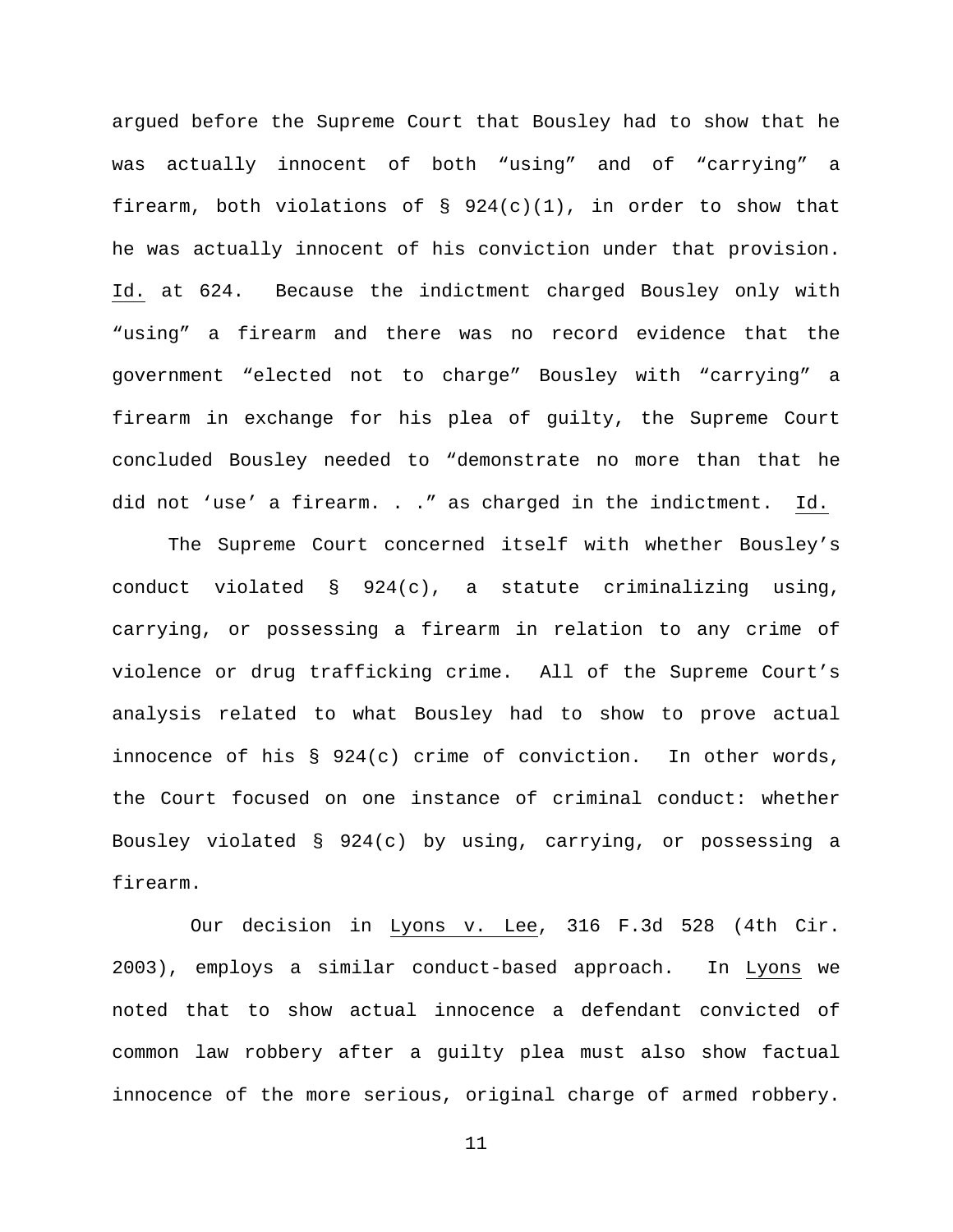Id. at 533 n.5. Thus, the actual innocence inquiry in Lyons focused on the underlying criminal conduct of robbery, just as Bousley focused on underlying criminal conduct relating to firearms.

Perhaps the criminal conduct inquiry can best be illustrated by a hypothetical. Consider a defendant who is charged with second-degree murder, a homicide crime, but who later negotiates a plea bargain whereby he pleads guilty to voluntary manslaughter. Under Bousley, if that defendant later wishes to attack his guilty plea to the lesser crime with a claim of actual innocence, he must show that he is factually innocent of the second-degree murder charge as well as the voluntary manslaughter charge to which he pleaded guilty. In other words, a defendant making a claim of actual innocence after a negotiated guilty plea must show that he is factually innocent of the underlying criminal conduct—use of a firearm in Bousley, robbery in Lyon, and homicide in the above hypothetical. Here, the dismissed counts related to separate allegations of different criminal conduct. Neither Bousley nor Lyons nor common sense requires Adams to show that he is actually innocent of other, dissimilar charged conduct in order to show that he is actually innocent of being a felon in possession of a firearm, when he was not, in fact, a convicted felon when he possessed the firearm.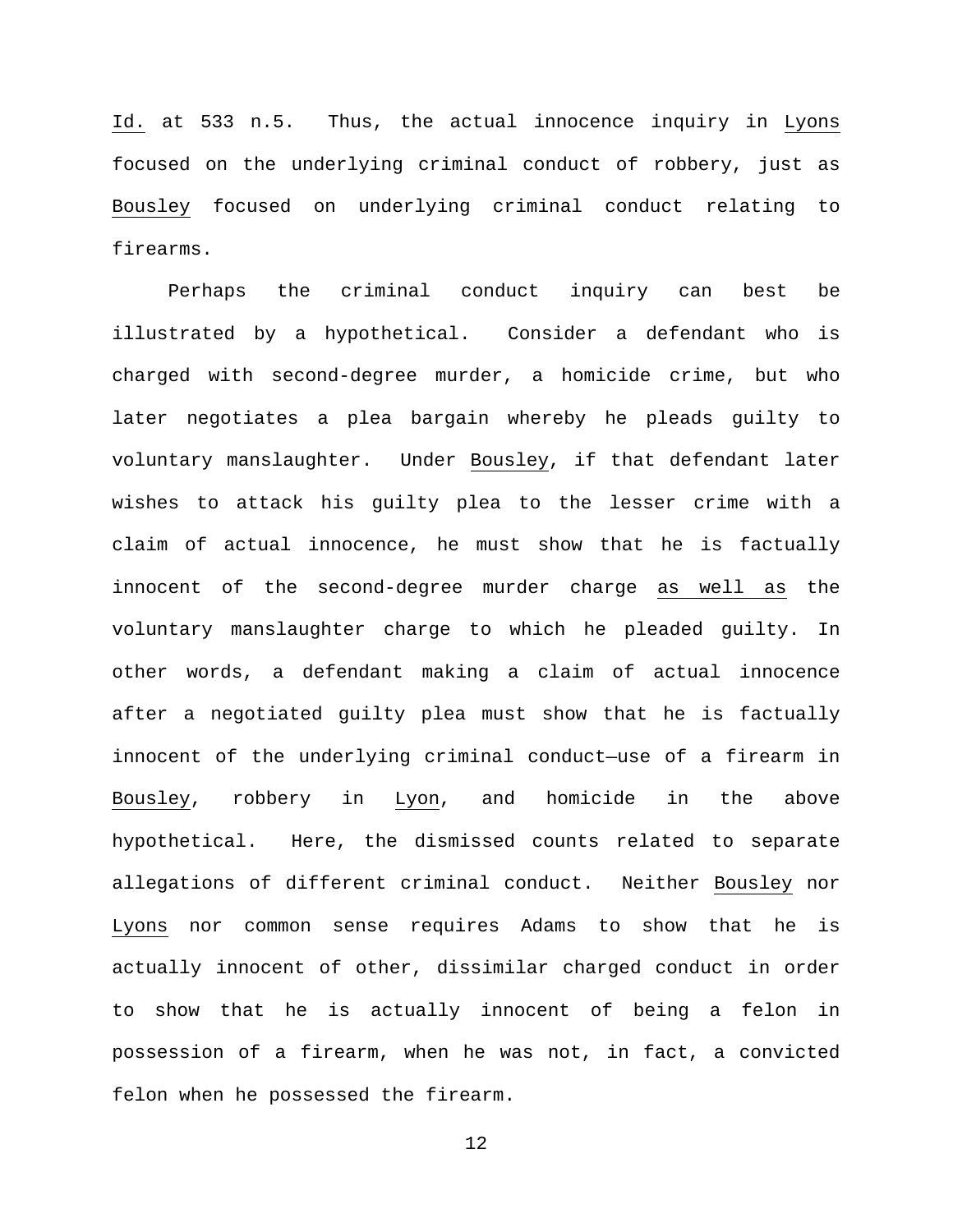We conclude Adams has made the requisite showing of actual innocence, and we will, therefore, grant his § 2255 motion and vacate his § 922(g) conviction.

# III.

Finally, we are compelled to note our concern with the government's suggestion at oral argument and again in briefing after argument, that, if we vacate Adams's § 922(g) conviction because we conclude Adams is actually innocent of the crime of conviction, the government would seek to reinstate the dismissed counts against Adams pursuant to 18 U.S.C. § 3296 and would seek to add at least an additional fifty years to Adams's current sentence of twenty years in prison. $2$  The government indicated it may seek to add the additional fifty years even though nothing in our opinion today requires the district court to lessen Adams's current sentence of twenty years imprisonment.

Indeed, in the event we reached the holding we reach today, the government asked us to reinstate the dismissed charges of the indictment. Appellee's Br. 26. We decline to do so. The government treads dangerously close to punishing Adams for

<span id="page-12-0"></span><sup>&</sup>lt;sup>2</sup> Indeed, Adams was concerned enough about this possibility that he asked us to defer our ruling beyond January 21, 2016 to allow him to consult with counsel about whether the pursuit of this appeal was worth the risk of five decades additional<br>imprisonment. As this opinion is issued after January 21, we As this opinion is issued after January 21, we hereby deny Adams's motion as moot.